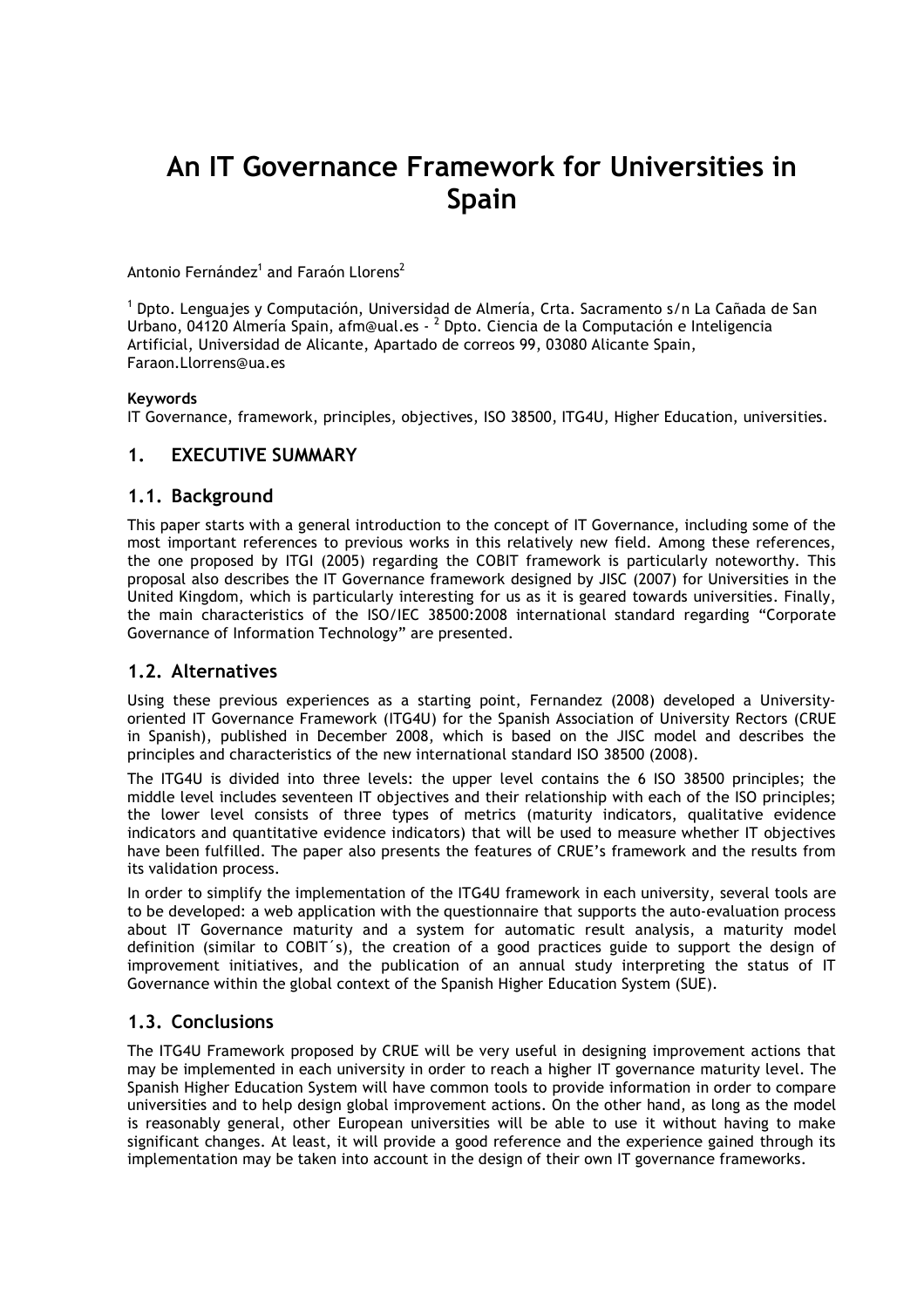# **2. IT GOVERNANCE IN HIGHER EDUCATION (HE)**

# **2.1. Definition of IT Governance**

According to ISO/IEC 38500 (2008) "Corporate Governance of IT is the system by which the current and future use of IT is directed and controlled. Corporate governance of IT involves evaluating and directing the use of IT to support the organisation and monitoring this use to achieve plans. It includes the strategy and policies for using IT within an organisation".

Other interesting definitions: IT Governance Institute (2003), "IT governance is the responsibility of the board of directors and executive management. It is an integral part of enterprise governance and consists of the leadership and organisational structures and processes that ensure that the organisation's IT sustains and extends the organisation's strategies and objectives"; for Weill & Woodham (2002), "IT governance is specifying the decision rights and accountability framework to encourage desirable behaviour in the use of IT "; for Van Grembergen (2000), "IT governance is the organisational capacity exercised by the board, executive management and IT management to control the formulation and implementation of IT strategy and in this way ensure the fusion of business and IT ".

All of the definitions quoted above are different but they also coincide in some fundamental aspects:

- IT governance is the responsibility of the board of directors and executive management
- The main objective of IT governance is to align business strategy and IT strategy
- IT governance includes strategies, policies, responsibilities, structures and processes for using IT within an organisation.
- There is a clear difference between IT governance and IT management
- IT governance is an integral part of corporate governance

# **2.2. IT Governance Frameworks**

For Weill & Woodham (2002), Peterson (2004) and Van Grembergen et al. (2004), IT Governance may be implemented by using a mixture of structures, processes and relational mechanisms. Each of these elements is fundamental for the successful implementation of an IT Governance framework in an organisation:

- **Structures** include the organisation and assignment of the IT functions to specific people or departments, the existence of clearly defined roles and responsibilities and the creation of a series of committees related to IT planning and operation.
- **Processes** refer to strategic decision making, the strategic planning of IT systems, the management of services and monitoring, control and process definition tools (COBIT, ITIL, IT BSC, etc.).
- Lastly, **relational mechanisms** are established in order to support the relationship that should exist between IT and the business. These mechanisms include: the active participation of corporate executives and IT management, strategic dialogue, training, exchange of experiences and knowledge and communication throughout the organisation.

A specific combination of these elements is called an IT Governance Framework.

Several frameworks have been designed by distinguished researchers, including: Peterson (2004), Weill & Ross (2004), Van Grembergen et al. (2004), Nolan & McFarlan (2005) and Dahlberg & Kivijarvi (2006).

Some of these theoretical proposals have been implemented in the form of a toolkit used to set up IT Governance models in organisations. The Framework by Calde-Moir (Calde-Moir, 2008) is worth mentioning, but the most widely used is COBIT (ITGI, 2007). ITGI developed COBIT based on its own IT Governance framework (Figure 1).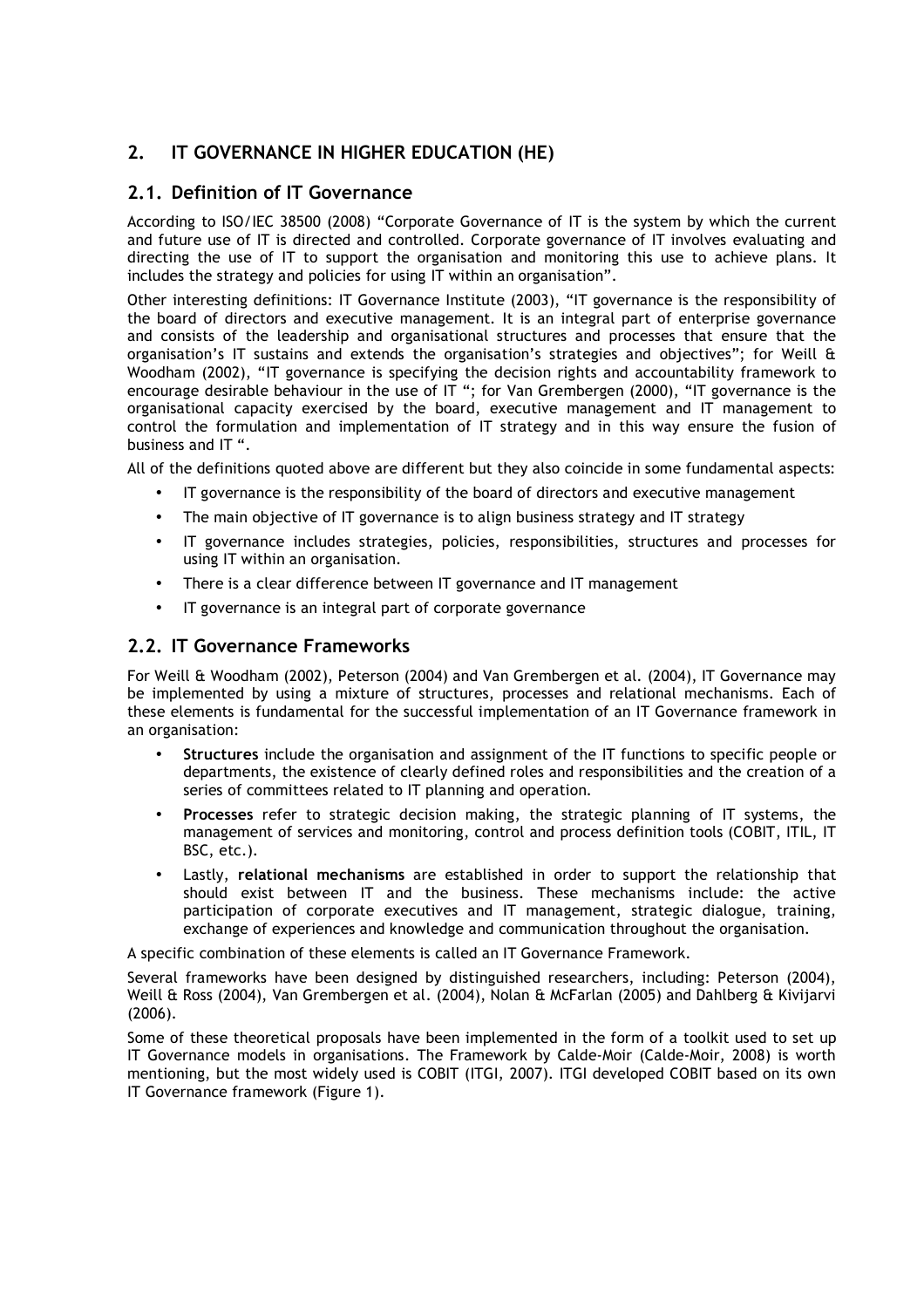

#### **Figure 1. ITGI IT Governance Framework**

However, the publication of the ISO/IEC 38500 (2008) international standard will provide a reference against which these frameworks may be adapted.

The purpose of the ISO/IEC 38500 standard is to promote the effective, efficient, and acceptable use of IT in all organisations by:

- assuring stakeholders (including consumers, shareholders, and employees) that, if the standard is followed, they can have confidence in the organisation's corporate governance of IT;
- informing and guiding directors in governing the use of IT in their organisation; and
- providing a basis for objective evaluation of the corporate governance of IT.

This standard sets out six principles for a good corporate governance of IT:

- 1. **Responsibility**. Individuals and groups within the organisation understand and accept their responsibilities with respect to both the supply of, and demand for IT. Those with responsibility for undertaking actions also have the authority to perform those actions.
- 2. **Strategy**. The organisation's business strategy takes into account the current and future IT capabilities; the strategic plans for IT satisfy the current and ongoing needs of the organisation's business strategy.
- 3. **Acquisition**. IT acquisitions are made for valid reasons, based on an appropriate and ongoing analysis, with clear and transparent decision making. There is a suitable balance between benefits, opportunities, costs, and risks, in both the short and long term.
- 4. **Performance**. IT is fit for purpose in supporting the organisation, providing the services, and the appropriate levels and quality of service necessary to meet current and future business requirements.
- 5. **Conformance**. IT complies with all mandatory legislation and regulations. Policies and practices are clearly defined, implemented and enforced.
- 6. **Human Behaviour**. IT policies, practices and decisions demonstrate respect for Human Behaviour, including the current and evolving needs of all the 'people in the process'.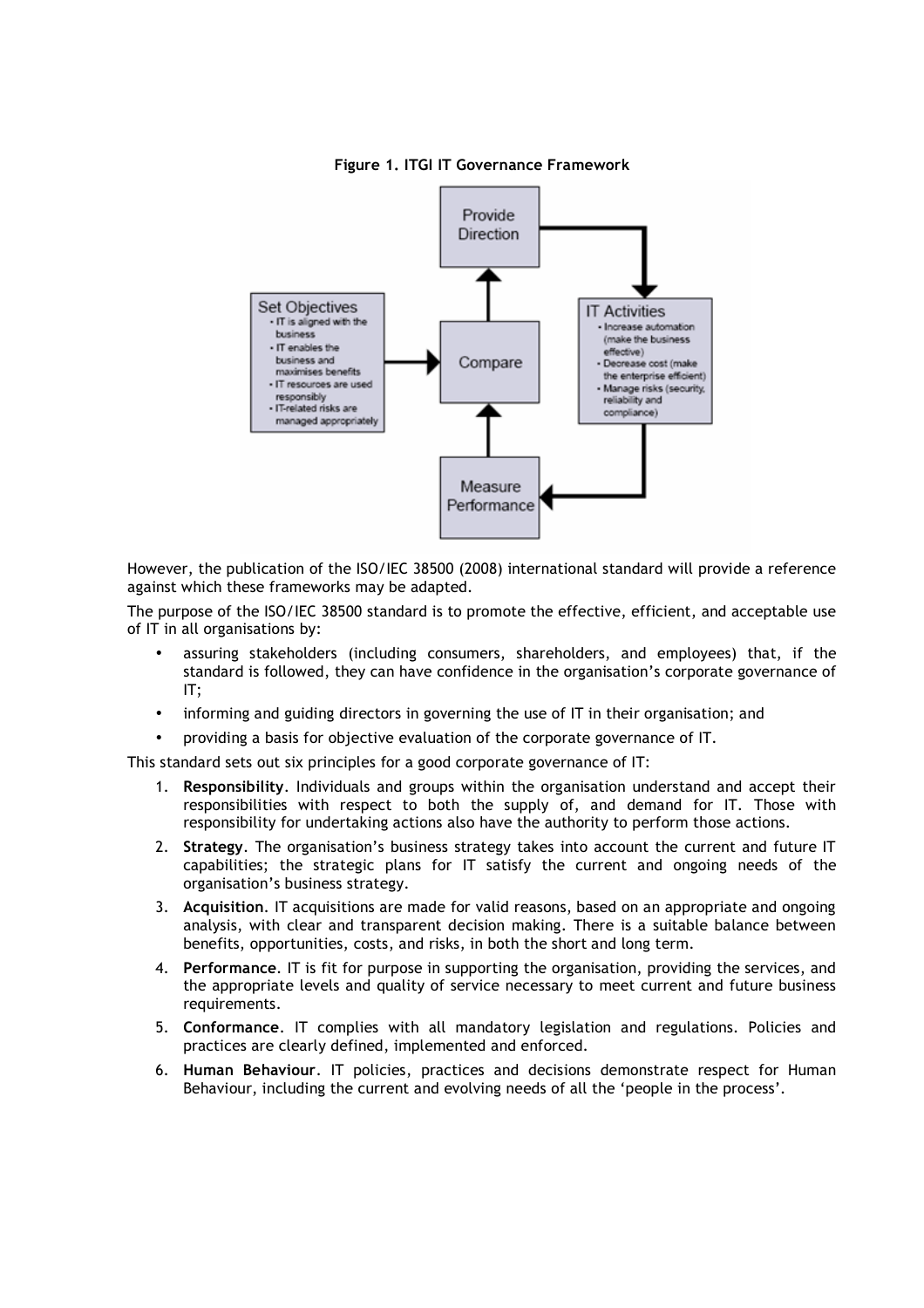The principles express the preferred behaviour to guide decision making. The statement of each principle refers to what should happen, but does not prescribe how, when or by whom the principles would be implemented – as these aspects are dependent on the nature of the organisation implementing the principles. Directors should ensure that these principles are applied.

Directors should govern IT through three main tasks:

- **Evaluating** the current and future use of IT.
- **Directing the** preparation and implementation of plans and policies to ensure that the use of IT is aligned with the business objectives.
- **Monitoring the** conformance to policies, and performance against the plans.

Figure 2 shows the evaluate-direct-monitor cycle model of IT Governance.

## **Figure 2. Model for Corporate Governance of IT from ISO 38500 (2008)**



# **2.3. Current situation of IT Governance in HE**

These IT Governance frameworks are implemented in an organisation in order to improve the management of technology in function with business needs.

According to a recent study by the IT Governance Institute (ITGI, 2008), around 50% of organisations have already implemented (18%) or are in the process of implementing (34%) IT governance systems. This same study has calculated an average global value of IT governance maturity of 2.67 (on a scale that ranges from 0 to 5) of those organisations that have an IT Governance framework in place. Figure 3 illustrates a significant positive evolution in the IT Governance Maturity level in recent years.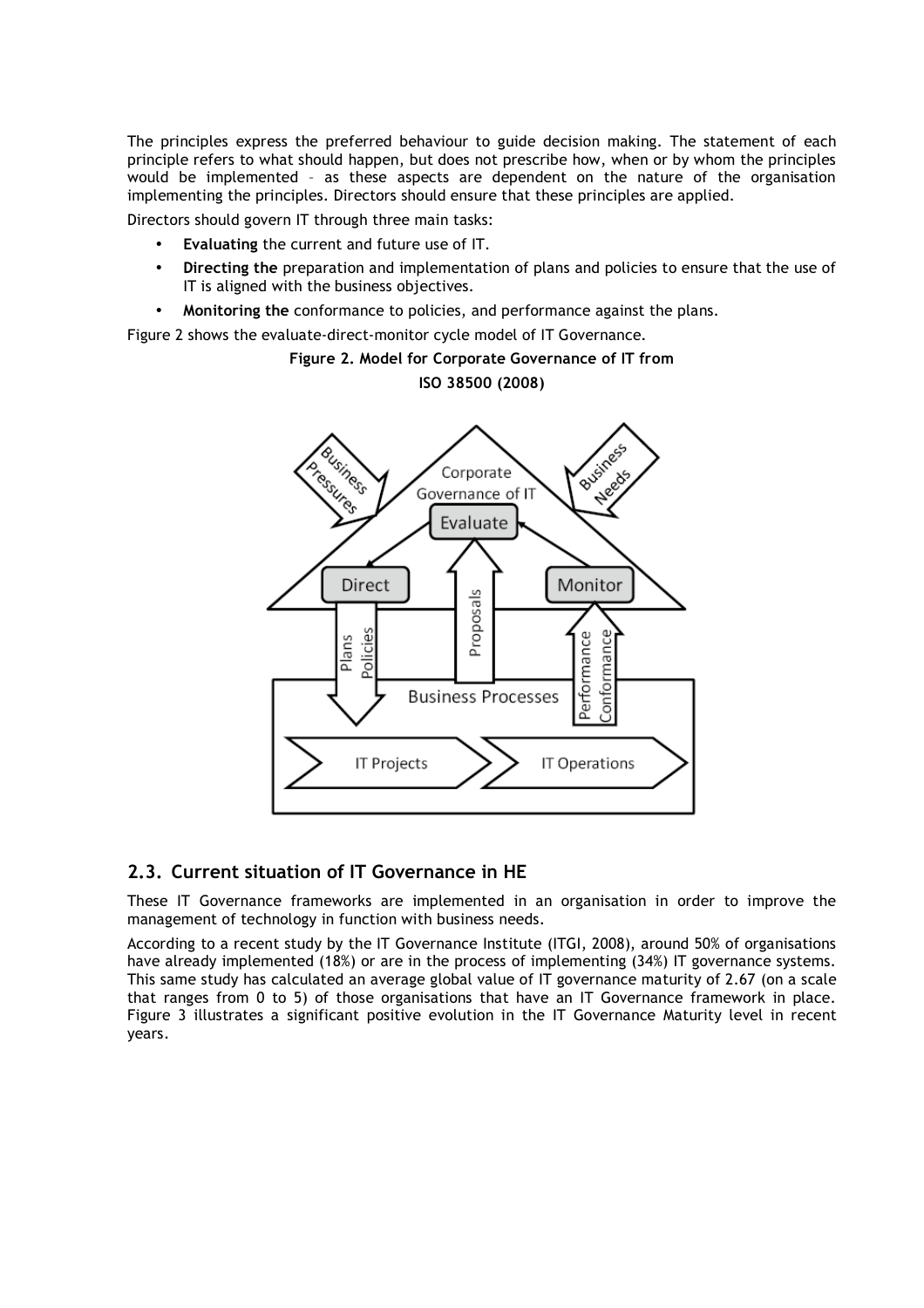

However, the universities have not yet reached this level of maturity (Figure 4). Yanosky & Borrenson (2008) establish that the average maturity value of universities on a global level is 2.30, although the analysis conducted by Llorens & Fernández (2008) reveals that the average maturity level of Spanish universities is 1.44 (on a scale of up to 5).



**Figure 4. IT Governance Maturity Level in Higher Education from Yanosky and Borrenson (2008)** 

One of the main reasons why the IT governance systems are being implemented and maturing at a slower rate in universities may be the lack of own frameworks in the university environment. Coen & Kelly (2007) recognised that guidelines for IT governance would need to meet the specific needs of higher education institutions. Higher Education Institutions (HEIs) are driven by a complex set of cultural and motivational factors, arising from their status as non-profit organisations, which directly affect their management and governance. Many of the principles underlying the development of IT governance frameworks in the commercial sector may be equally valid for higher education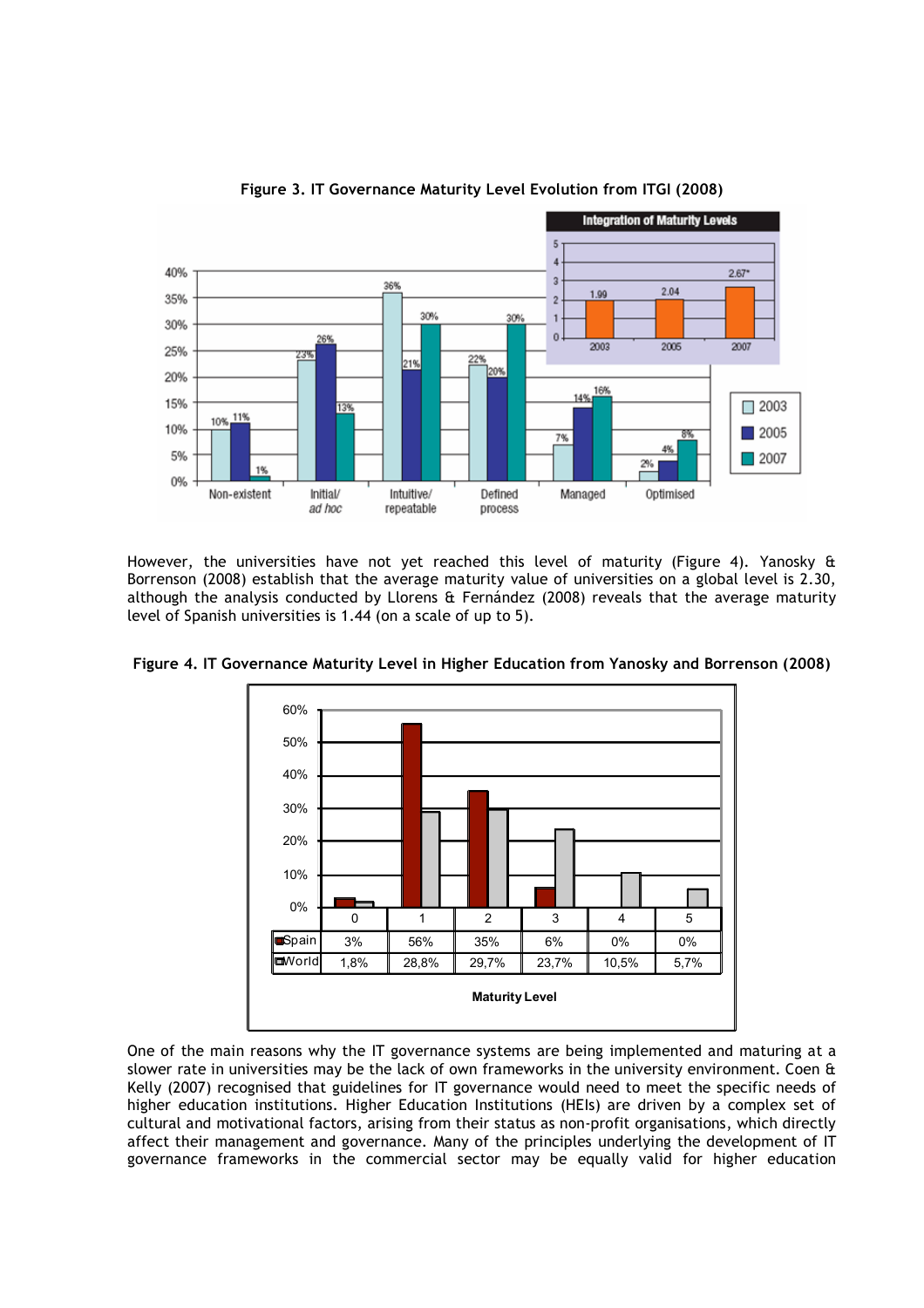institutions (for example ensuring clear decision-making structures and approaches to risk assessment). However, others (such as specific types of performance measurement, particularly profit-related financial performance measures) are not as directly applicable.

For Weill & Ross (2004) "a frustration facing not-for-profit executives is that many of the management frameworks and measures are designed for profit-seeking organisations where the performance measures of profit, shareholder value and corporate citizenship are clear. … leaders of not-for profit organisations need a different management framework to help strategise and govern…"

On an international level, there are numerous universities that have implemented IT Governance within their campuses: some have used COBIT to implement it, for example South Louisiana Community College (Council, 2006); others have designed their own IT governance models based on literature, for example the University of California (2008) which includes elements from an IT Governance model in its IT Strategic Plan; Pretorius (2006) has designed a more practical and less academic model for the University of Pretoria; Ridley (2006) has proposed an IT Governance model based on Weill & Ross (2004) for the University of Guelph; and the University of Calgary (2007) has implemented and excellent model.

The first initiative in the design of an IT Governance model which provides a reference for the whole university system was that undertaken by the Joint Information Systems Committee (JISC) for universities in the United Kingdom. This committee designed a reference model (JISC, 2007a) and a toolkit (JISC, 2007b) for the self-evaluation of IT Governance maturity, which has become a starting point in helping universities in the process of identifying and defining the IT role within the planning and governance of their organisation. This framework was designed to be highly flexible and able to be used by different types of university: large or small, old or modern and to take into account the different cultures which prevail in the institutional governing of universities.

The JISC reference model for IT Governance is based on 5 perspectives: governance, management, resources, organisation and services (Figure 5). The position of services in the centre of the diagram indicates the orientation of the framework towards a centralisation of services. The services offered by the institutional information systems use the resources and are organised according to the organisational structure and the processes that are implemented therein. The diagram reflects that the services, resources and organisation are the principal components of information systems management. The governance activities are positioned above and overlap with management and are largely concerned with ensuring that management is effective and that the activities are aligned with the institutional priorities.

# **3. IT GOVERNANCE FRAMEWORK FOR UNIVERSITIES (ITG4U)**

Using these previous experiences as a starting point, Fernandez (2008) developed a Universityoriented IT Governance Framework (ITG4U) for the Spanish Association of University Rectors (CRUE in Spanish), published in December 2008, which is based on the JISC model and describes the principles and characteristics of the new international standard ISO 38500 (2008).

The ITG4U framework is divided into three levels (Figure 6): the upper level contains the 6 ISO 38500 principles; the middle level includes seventeen IT objectives and their relationship with each of the ISO principles; the lower level consists of three types of metrics (maturity indicators, qualitative evidence indicators and quantitative evidence indicators) that will be used to measure whether IT objectives have been fulfilled.

#### **3.1. IT Goals**

The 17 goals which have been designed (Table 1) have become the objectives of reference which the university must reach to be able to carry out an adequate IT Governance.

The development of the IT goals is based on those found in the most significant frameworks and studies. This circumstance may be confirmed in the mapping reflected in Table 2.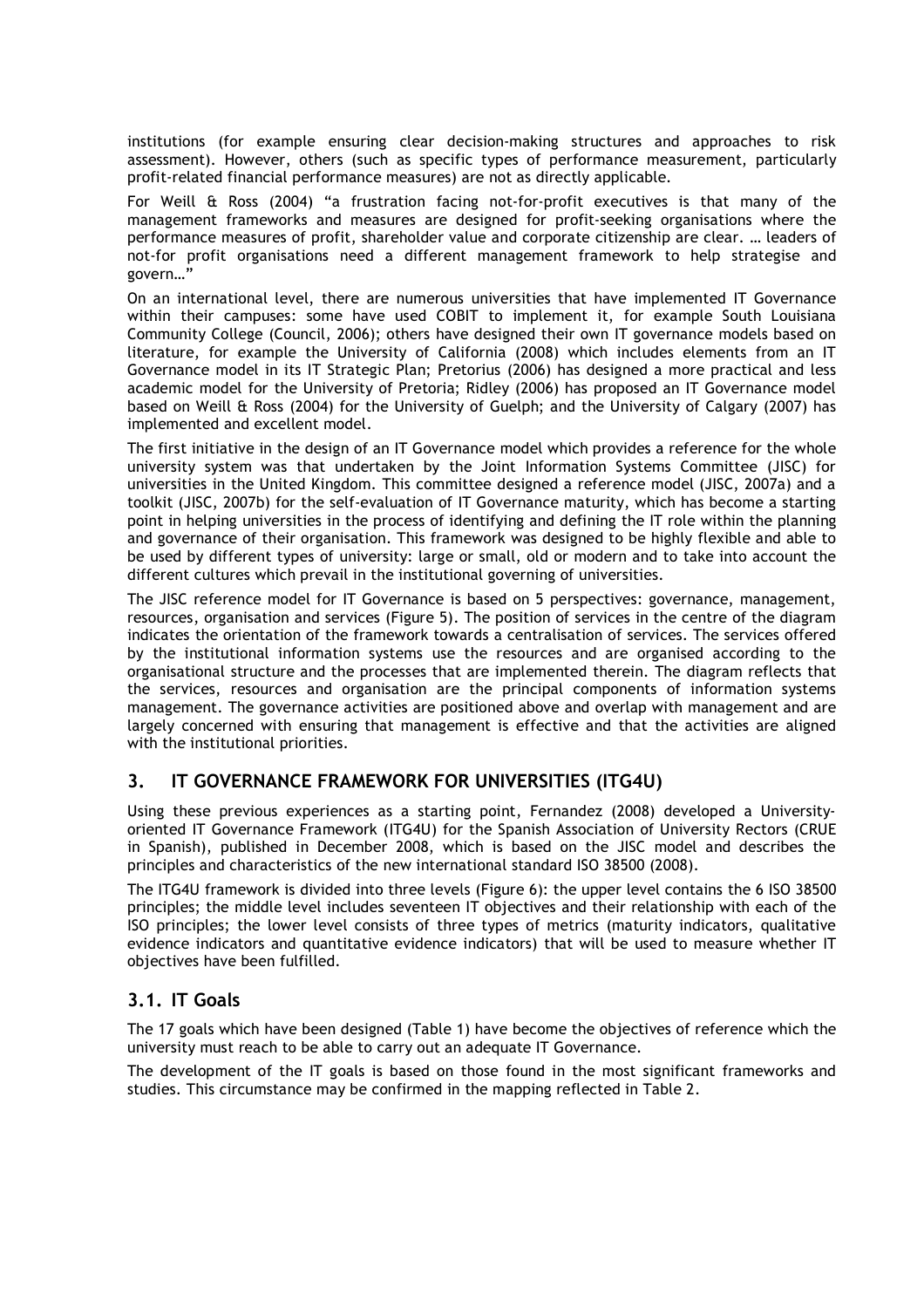

**Figure 5. IT Governance Framework from JISC (2007a)** 

**Figure 6. IT Governance Framework for Universities (ITG4U)** 

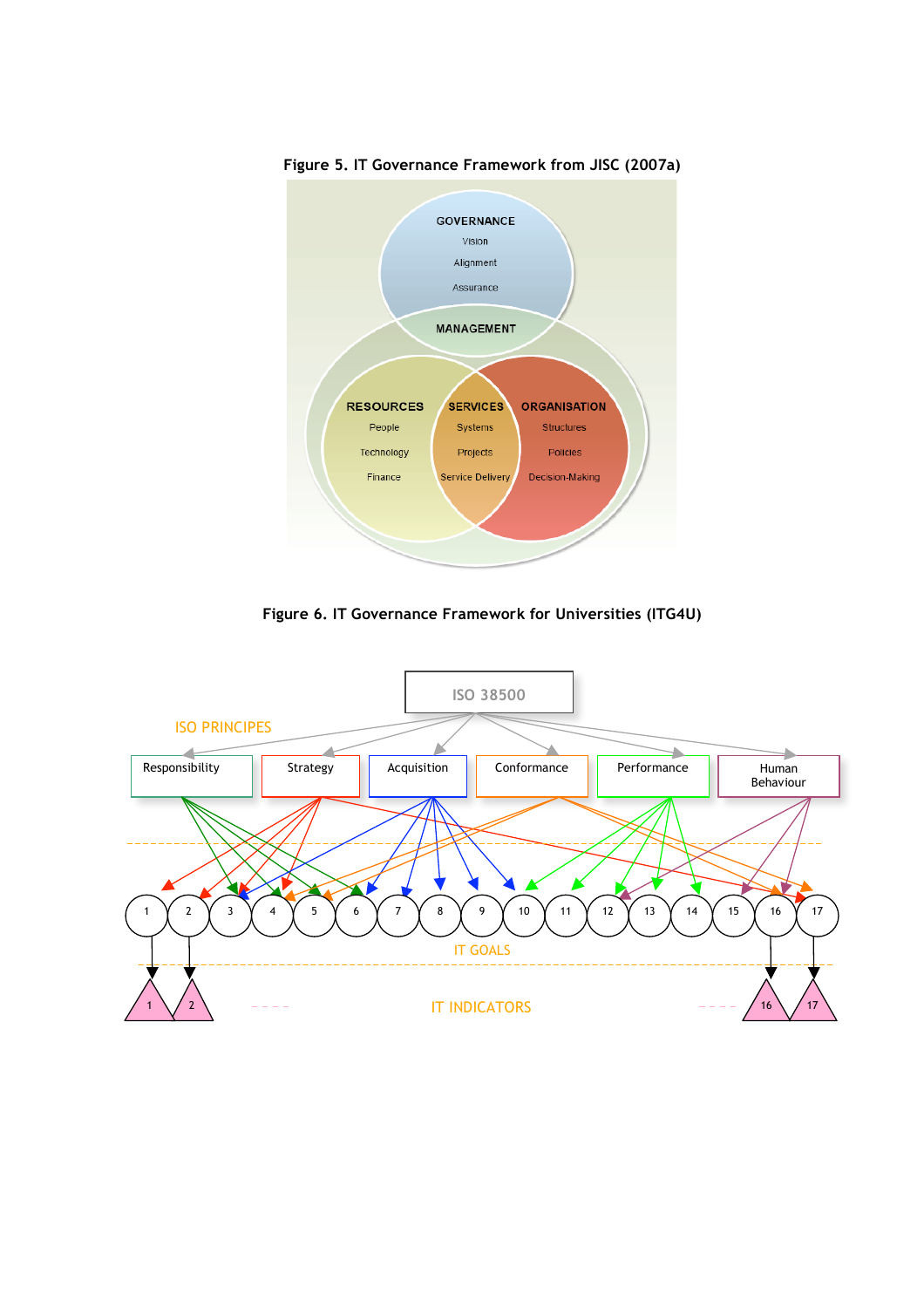#### **Table 1. IT Goals for ITG4U framework**

- **1** Have a very clear idea of the vision and IT strategy for the whole university.
- **2** Align the IT strategy and the institutional strategy (business strategy).
- **3** Reach IT objectives using an integral IT governance system.
- **4** Have a decision making structure aligned with the IT strategy.
- **5** Provide high level IT policies and procedures which comply with external laws and regulations and support international standards.
- **6** Make IT decisions that are correctly reasoned and effective.
- **7** Know and achieve the return value on IT investment.
- **8** IT projects must achieve the planned goals.
- **9** Define an IT architecture that will include process definition and system integration.
- **10** Acquire the necessary technology to fulfil the requirements of the institution.
- **11** Guarantee that the established ITs are working according to plan.
- **12** IT-based services must meet the level required by the users.
- **13** Know and manage IT associated risks.
- **14** Ensure that IT systems are flexible and agile in responding to future changes.
- **15** Have adequate and sufficiently trained staff who can govern IT efficiently.
- **16** Incorporate respect for people and social and environmental values within the IT strategy.
- **17** Exchange IT experiences with other organisations and with society as a whole.

#### **Table 2. IT Goals mapping several frameworks**

|   |                         |     |           |           |           | $\overline{C}$          |                            | COBIT                                                                                               |  |  |  |  |
|---|-------------------------|-----|-----------|-----------|-----------|-------------------------|----------------------------|-----------------------------------------------------------------------------------------------------|--|--|--|--|
|   |                         |     |           |           | UK        |                         |                            | JISC (United Kingdom)                                                                               |  |  |  |  |
|   |                         |     |           | <b>WR</b> |           |                         |                            | Weill y Ross                                                                                        |  |  |  |  |
|   |                         |     | CМ        |           |           |                         |                            | Calder-Moir                                                                                         |  |  |  |  |
|   |                         | E   |           |           |           |                         |                            | ECA R (EDUCA USE)                                                                                   |  |  |  |  |
|   | V                       |     |           |           |           |                         |                            | Van Grembergen                                                                                      |  |  |  |  |
| R |                         |     |           |           |           |                         |                            | <b>CRUE Researchers</b>                                                                             |  |  |  |  |
|   |                         |     |           |           |           |                         | <b>IT Goals from ITG4U</b> |                                                                                                     |  |  |  |  |
|   |                         | E   | <b>CM</b> |           | <b>UK</b> | C                       |                            | <sup>1</sup> Have a very clear idea of the vision and IT strategy for the whole university.         |  |  |  |  |
|   | V                       | E   | <b>CM</b> |           | <b>UK</b> | C                       |                            | 2 Align the IT strategy and the institutional strategy (business strategy).                         |  |  |  |  |
|   |                         | E.  | <b>CM</b> | <b>WR</b> | <b>UK</b> | C                       |                            | 3 Reach IT objectives using an integral IT governance system.                                       |  |  |  |  |
|   | $\vee$                  |     | CМ        | <b>WR</b> | UK        | C                       |                            | 4 Have a decision making structure aligned with the IT strategy.                                    |  |  |  |  |
|   | V                       | E   | <b>CM</b> | <b>WR</b> | UK.       | C                       |                            | 5 Provide high level IT policies and procedures which comply with external laws and regulations and |  |  |  |  |
|   |                         |     |           |           |           |                         |                            | support international standards.                                                                    |  |  |  |  |
|   |                         | E   |           | <b>WR</b> | UK.       | C                       |                            | 6 Make IT decisions that are correctly reasoned and effective.                                      |  |  |  |  |
|   | V                       | E   | <b>CM</b> | <b>WR</b> | UK        | C                       |                            | <b>7</b> Know and achieve the return value on IT investment.                                        |  |  |  |  |
|   | V E                     |     | <b>CM</b> | <b>WR</b> | <b>UK</b> | C                       |                            | 8 IT projects must achieve the planned goals.                                                       |  |  |  |  |
|   | V                       | -le | <b>CM</b> | <b>WR</b> |           | $\overline{\mathsf{C}}$ |                            | 9 Define an IT architecture that will include process definition and system integration.            |  |  |  |  |
|   | $V$ E                   |     | <b>CM</b> | <b>WR</b> | UK        | C                       |                            | 10 Acquire the necessary technology to fulfil the requirements of the institution.                  |  |  |  |  |
|   | $\vee$                  |     |           |           | <b>UK</b> | $\overline{c}$          |                            | 11 Guarantee that the established ITs are working according to plan.                                |  |  |  |  |
|   | $V$ E                   |     | <b>CM</b> |           | UK        | C                       |                            | 12 IT based services must meet the level required by the users.                                     |  |  |  |  |
|   | $\vee$                  |     | <b>CM</b> |           |           | C                       |                            | 13 Know and manage IT associated risks.                                                             |  |  |  |  |
|   | $\overline{\mathsf{v}}$ |     | <b>CM</b> |           |           | C                       |                            | 14 Ensure that IT systems are flexible and agile in responding to future changes.                   |  |  |  |  |
|   | V E                     |     | <b>CM</b> |           | UK        | $\overline{c}$          |                            | 15 Have adequate and sufficiently trained staff who can govern IT efficiently.                      |  |  |  |  |
| R |                         |     |           |           |           |                         |                            | 16 Incorporate respect for people and social and environmental values within the IT strategy.       |  |  |  |  |
| R |                         |     |           |           |           |                         |                            | 17 Exchange IT experiences with other organisations and with society as a whole                     |  |  |  |  |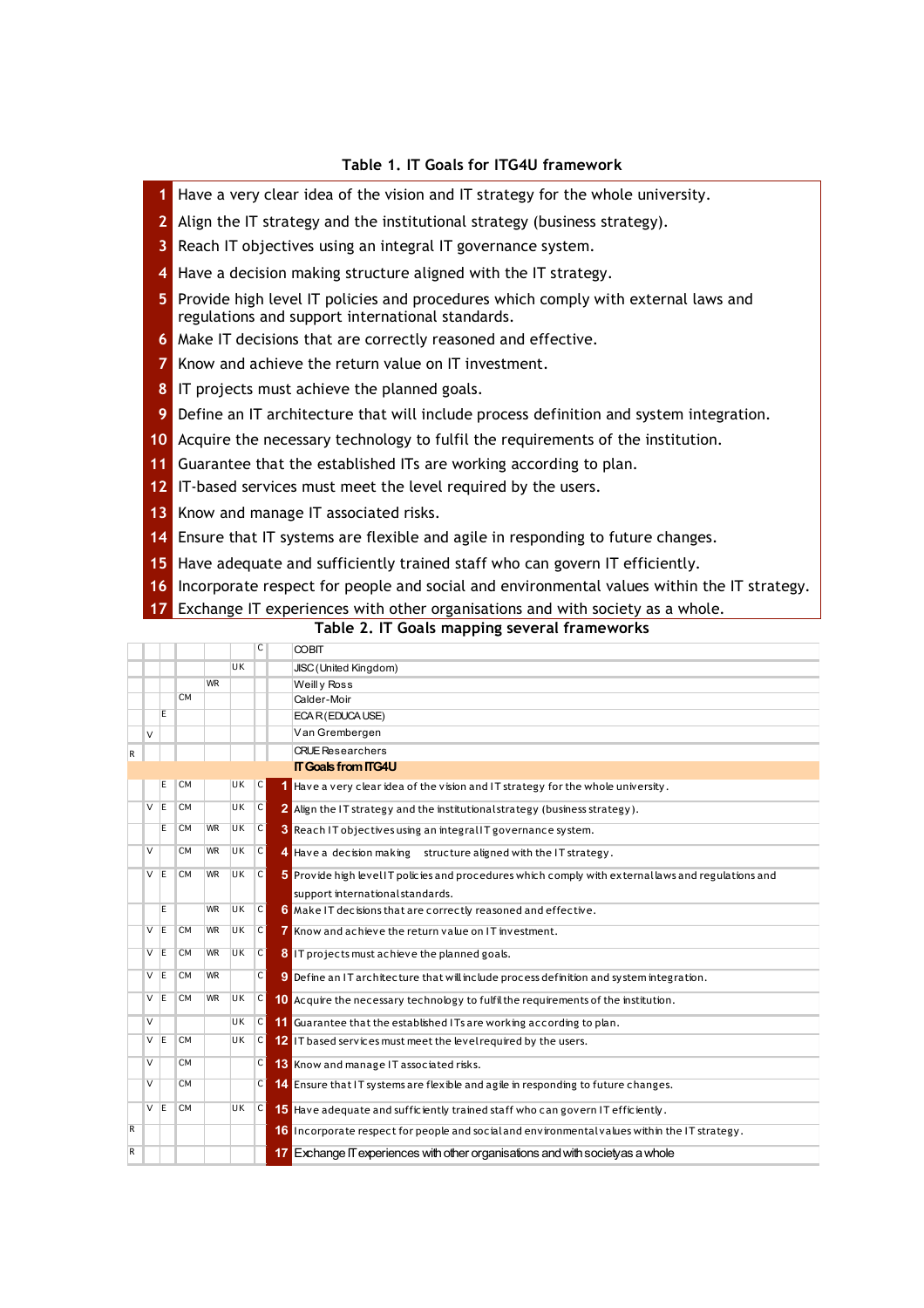Once the 17 objectives had been defined, two validation processes were carried out in which around 50% of the IT Managers of the HEIs participated:

- **Validation of the IT Goals**, the results of this process are summarised in Table 3. The ain of this exercise was to establish whether the proposed IT objectives were considered to be important by the interviewees and whether any objectives had been overlooked.
- **Validation of the relation between the IT goals and each of the ISO principles**. This exercise seeks to establish which goals are important for each principle and to discover whether any objective related with a specific principle has been overlooked.

| <b>IT GOAL</b>                                                   | <b>TOTAL</b> | <b>AVERAGE</b> | <b>T.D.</b> | <b>TOTAL</b> | <b>AVERAGE</b> | <b>T.D.</b> |
|------------------------------------------------------------------|--------------|----------------|-------------|--------------|----------------|-------------|
|                                                                  | 52           | 4,63           | 0,72        | 48           | 4,70           | 1,82        |
| $\overline{4}$                                                   | 52           | 4,31           | 0,61        | 48           | 4,63           | 1,81        |
| $\overline{2}$                                                   | 52           | 4,42           | 0,87        | 48           | 4,60           | 1,81        |
| $\overline{7}$                                                   | 52           | 4,15           | 0,87        | 48           | 4,48           | 1,77        |
| 5                                                                | 52           | 4,15           | 0,85        | 48           | 4,45           | 1,81        |
| 15                                                               | 52           | 4,54           | 0,75        | 48           | 4,45           | 1,79        |
| 6                                                                | 52           | 4,1            | 0,82        | 48           | 4,15           | 1,74        |
| 10                                                               | 52           | 4,1            | 0,85        | 48           | 4,15           | 1,68        |
| 8                                                                | 52           | 4,31           | 0,76        | 48           | 4,13           | 1,68        |
| 3                                                                | 52           | 3,71           | 0,80        | 48           | 4,10           | 1,77        |
| 11                                                               | 52           | 4,13           | 0,97        | 48           | 4,08           | 1,63        |
| 12                                                               | 52           | 4,29           | 0,94        | 48           | 4,05           | 1,77        |
| $\overline{9}$                                                   | 52           | 4,04           | 0,89        | 48           | 4,00           | 1,66        |
| 13                                                               | 52           | 4              | 0,77        | 48           | 3,98           | 1,65        |
| 14                                                               | 52           | 3,83           | 1,04        | 48           | 3,53           | 1,56        |
| 17                                                               | 52           | 3,87           | 0,89        | 48           | 3,48           | 1,51        |
| 16                                                               | 52           | 3,63           | 1,07        | 48           | 3,40           | 1,59        |
|                                                                  |              |                |             |              |                |             |
| Will be present for being strongly supported by users            |              |                |             |              |                |             |
| Will be present due to a certain level of supoirt from users but |              |                |             |              |                |             |
| are also backed by researchers                                   |              |                |             |              |                |             |
|                                                                  |              |                |             |              |                |             |

**Table 3. Validation of the IT Goals**

The results of the validation process broadly confirmed the IT objectives of the ITG4U and only revealed slight modifications which were applied immediately.

# **3.2. Indicators**

In order to measure their level of maturity, a set of indicators for each IT goal are established which are made up of three types of indicator (Figure 7):

- **Maturity indicator** of IT goals is a qualitative indicator (with a value of between 0 and 5) which defines the maturity of each of the IT goals in relation to a descriptive checklist included in the Maturity Model.
- **Qualitative Evidence Indicators**; a set of qualitative indicators is associated to each IT goal and their value (between 0 and 5) should define the maturity of the IT objective to which they belong. There are between 5 and 10 qualitative indicators for each IT objective depending on the objective in question (Table 3). These indicators include questions related to the elements of IT governance, for example, "Does the university have sufficient financing to be able to implement the IT strategy?" or "Is the IT strategy updated periodically?"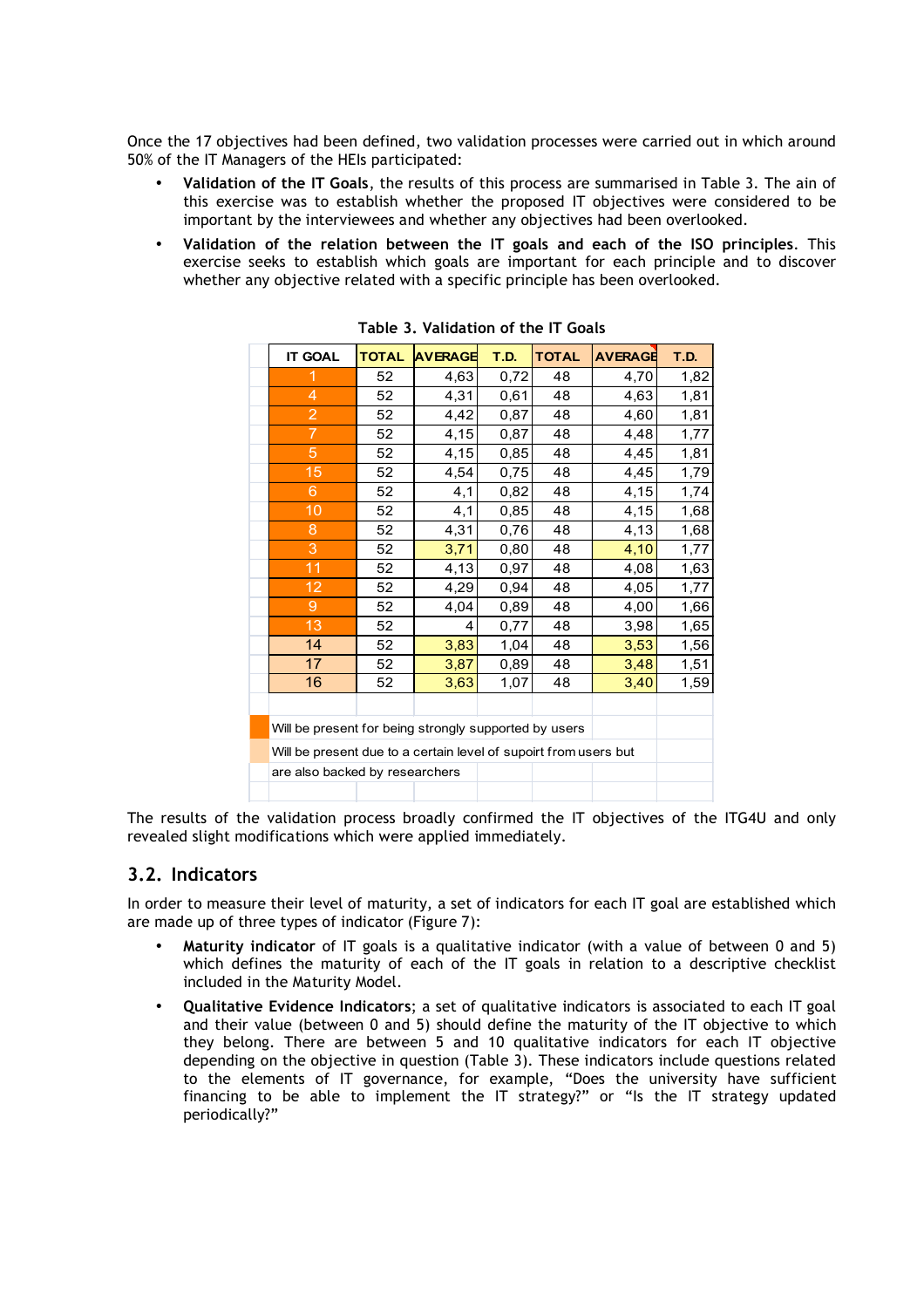• **Quantitative Evidence Indicators**; a set of quantitative indicators is associated to each IT objective which together with the qualitative indicators help to ascertain the maturity of the IT objective to which they belong. For example, a quantitative indicator related to the qualitative indicators mentioned above would be "IT investment budget = 3 million euros", "Percentage of IT investment in relation to global investment budget = 5%" "How often are IT strategies reviewed? = every 3 years", etc. the number of quantitative indicators for each IT objective is around 5, but this may vary depending on the objective.





**Table 3. Qualitative evidence indicators for IT Goal 1**

|           | IT Goal 1: Have a very clear idea of the vision and IT strategy for the whole university.                                                                                                     |
|-----------|-----------------------------------------------------------------------------------------------------------------------------------------------------------------------------------------------|
| UK.       | Has responsibility for overseeing the implementation of the IT Strategy been assigned to an IT Strategy<br><b>Steering Committee?</b>                                                         |
| UK        | Does the IT Strategy Steering Committee represent all relevant stakeholders in IT and information<br>systems?                                                                                 |
| UK        | Does the institution have a documented IT strategy (or equivalent)?                                                                                                                           |
| E.        | Are the strategic priorities of IT clearly defined?                                                                                                                                           |
| CM        | Are the strategies and operational priorities which appear in the University Institutional Strategic Plan<br>clearly shown in the IT Strategic Plan, with no ambiguity, masking or loopholes? |
| UK        | Has this strategy been approved by the Senior Executive group and the Institutional Governing Body?                                                                                           |
| UK        | Are these strategies periodically updated?                                                                                                                                                    |
| UK        | Are all the institution's information systems covered by the IT strategy?                                                                                                                     |
| E.        | Does the IT strategic plan focus only on central initiatives and activities or does it include activities which<br>involve the University as a whole?                                         |
| E.        | Does the IT strategic plan include a procedure to measure the level of achievement of every IT goal?                                                                                          |
| <b>CM</b> | Is there a defined procedure through which the management can transfer the foundations of our IT<br>strategic plan to the rest of the organisation?                                           |
|           | <b>UK</b> From JISC (United Kingdom)                                                                                                                                                          |
|           | E From FDUCAUSF                                                                                                                                                                               |
|           | <b>CM</b> From Calder-Moir Framework                                                                                                                                                          |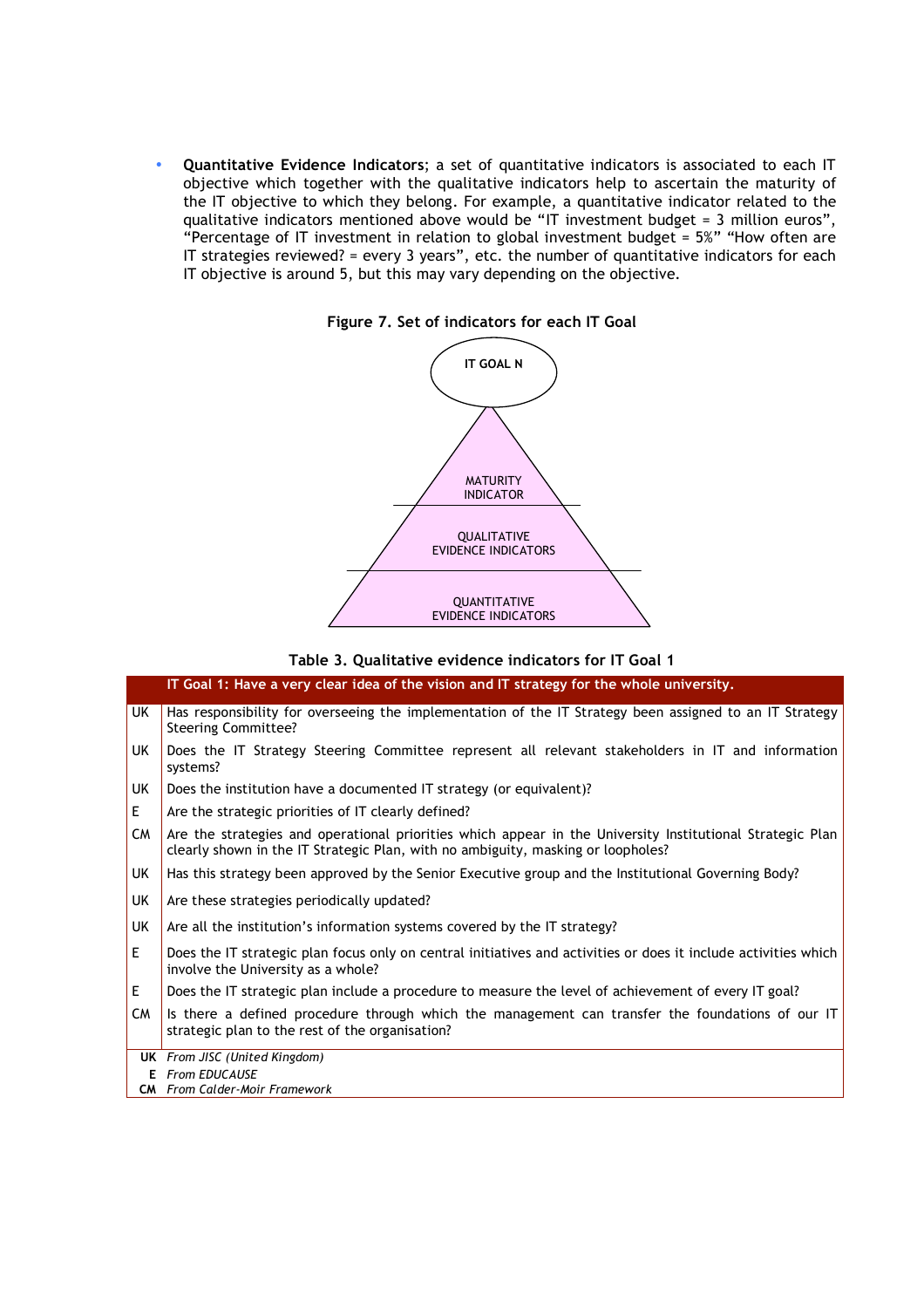### **3.3. ITG4U Toolkits**

Besides the ITG4U framework, a series of toolkits has been designed which will facilitate the implementation of the framework in each university (Figure 8).





#### **3.4. Maturity Model**

Our aim is to operate with a maturity model similar to that of COBIT (with values between 0 and 5) in such a way that, when carrying out the self assessment process, each university will have to determine the status of each of the seventeen IT goals within this model (Figure 9).





In order for the response to be uniform, we will produce 17 tables which will describe the different maturity levels for each of the seventeen IT goals suggested.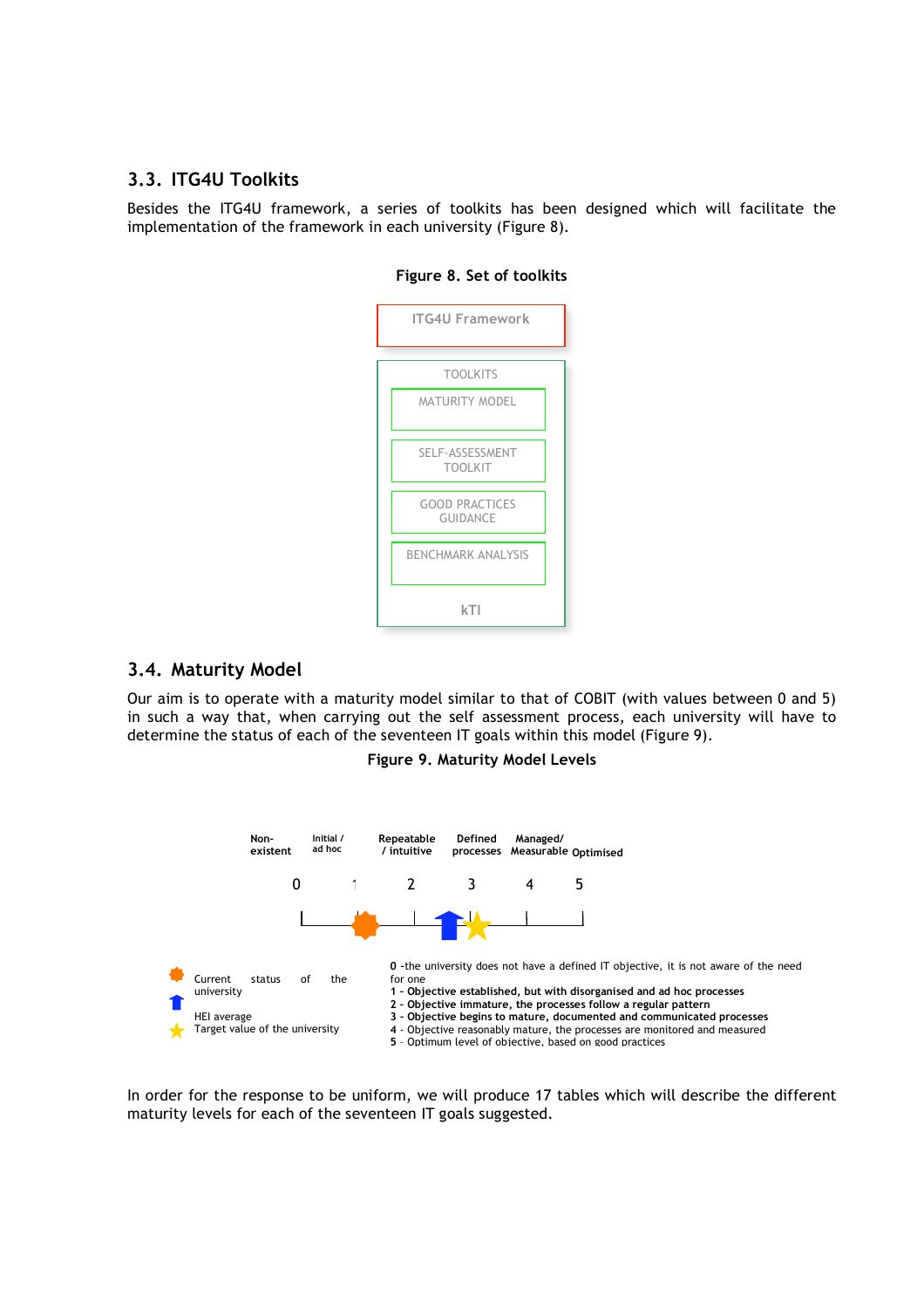# **3.5. Self-Assessment Toolkit**

A self assessment tool will be designed in such a way that, for each of the seventeen IT goals, there will be a series of questions (that include all the indicators), whose answers will indicate whether the characteristic elements of each of the maturity levels have been fulfilled.

The suggested question will include almost all of those present in the JISC self-assessment toolkit.

# **3.6. Benchmark Analysis**

As the Universities carry out their self-assessment processes, they will be sending information to a central system which will be in charge of analysing this information and determining the average level of each IT goal for the HEI, along with other results of interest for IT managers.

CRUE will analyse the results obtained and will publish an annual report which will help the universities to understand the global maturity of the HEI and carry out benchmarking processes.

## **3.7. Good Practice Guidance**

Once the self assessment has been completed, each IT manager will have to plan their own improvement actions. To facilitate this planning, we will offer a guide containing a collection of good practices relating to each of the IT goals. These guides will be similar to those offered by JISC (2007b) in its toolkit.

## **4. CONCLUSIONS**

The ITG4U Framework proposed by CRUE will be very useful in establishing improvement actions that may be implemented in each university to achieve a higher IT governance maturity level.

CRUE is promoting the implementation of the ITG4U in Spanish universities. The first universities to implement this IT governance model will do so in the second semester of 2009.

Van Grembergen & De Haes (2008) propose the following steps when implementing an IT governance system in an organisation: training the IT managers in IT Governance, analysing and understanding the initial situation of IT Governance (self-assessment) and designing a plan for implementing IT governance in the organisation.

The Spanish Higher Education System will now have common tools to provide information in order to compare universities and to help design global improvement actions. On the other hand, as long as the model is reasonably general, other European universities will be able to use it without having to make significant changes. At least it will provide a good reference and the experience gained through its implementation may be taken into account in the design of their IT governance frameworks.

# **5. REFERENCES**

Calder-Moir (2008). *Calder-Moir IT Governance Framework*. it Governance, from: www.itgovernance.co.uk/calder\_moir.aspx

Coen, M. & Kelly, U. (2007), Information Management and Governance in UK Higher Education Institutions - Bringing IT in from the cold. *Perspectives: Policy and Practice in Higher Education*, 11 (1). pp. 7-11, from:

http://eprints.cdlr.strath.ac.uk/3104/01/CoenKelly\_bringing\_IT\_in\_from\_the\_cold.pdf

Council, C. L. (2006). Implementing COBIT in Higher Education: Practices that work best. *Information Systems Control Journal*. ISACA, from: www.isaca.org

Dahlberg, T. & Kivijarvi, H. (2006). An Integrated Framework for IT Governance and the Development and Validation of an Assessment Instrument. *Proceedings of the 39th Hawaii International Conference on System Sciences*. IEEE Computer Society.

Fernández, A. (2008). *Modelo de Gobierno de las TI para las universidades españolas*. Seminario Gobierno de las TI en las Universidades Españolas. Sectorial TIC de la CRUE. Universidad Politécnica de Madrid, from: www.upm.es/eventos/gobiernoTI-SUE